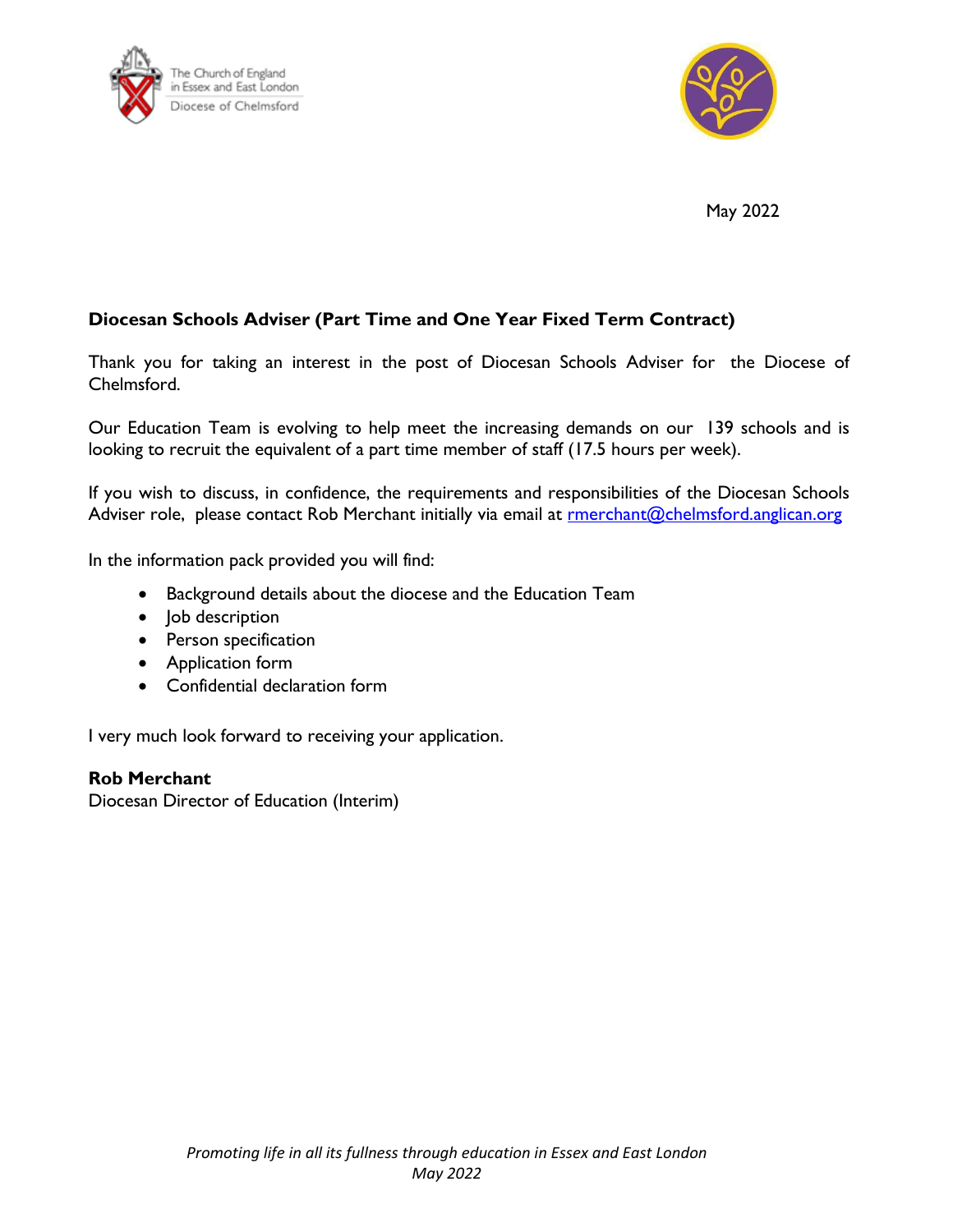



## **Background Information for Post of Diocesan Schools Adviser**

The Diocese of Chelmsford works throughout Essex and East London and serves a population of 2.9m people. The diocese has responsibility for about 140 Church Schools and Affiliated Schools. Through its Children's and Youth work, and ministries in Church and Community schools and academies, we estimate that the diocese has regular contact with around 100,000 young people.

As well as its own Multi-Academy Trust (The Vine Schools Trust), there are a dozen MATs in which the diocese is a formal partner at Member level. Several of these MATs include schools that are not church schools.

We believe that there should be no disconnection between a school's performance and its Christian ethos and are committed to the Church of England's Vision for Education, Deeply Christian Serving the Common Good. Our work is governed through the Diocesan Board of Education and maintains its own website, https://cdbe.org.uk/.

The Education Team comprises:

- Diocesan Director of Education
- Schools Team Leader (currently Interim Deputy Director of Education)
- Schools Advisers including RE & CW lead
- Early Years Adviser
- Business Manager
- Schools Buildings Officer
- Administrators
- Governance Consultant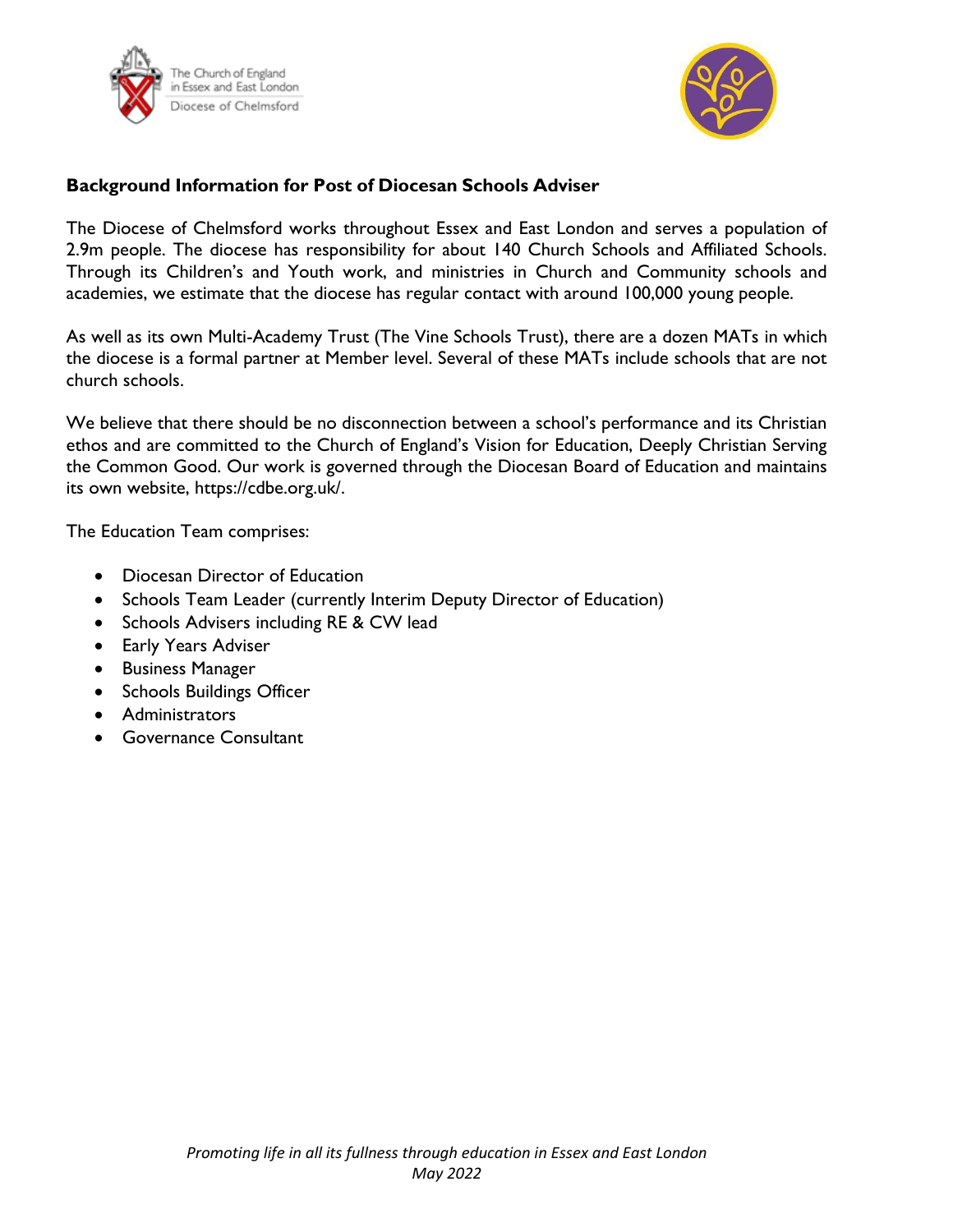



### **Job Description**

| Job title:         | Diocesan Schools Adviser                                                                                           |  |
|--------------------|--------------------------------------------------------------------------------------------------------------------|--|
| <b>Reports to:</b> | Interim Deputy Director of Education (Substantive reporting line is to the<br><b>Schools Team Leader)</b>          |  |
| Salary:            | c£54,000 per annum full-time salary (actual part-time salary<br>£27,000), subject to experience and qualifications |  |

#### **Purpose Statement**

To promote education of the highest quality, which is consistent with the faith and practice of the Church of England, in all church schools and academies within the Diocese. To promote Religious Education and religious worship in schools in the Diocese. To advise the Governing Boards of Church schools on any matter. To promote co-operation between the DBE and others.

#### **Principal Tasks**

- 1) Act as Schools Adviser for identified schools and academy trusts providing leadership, improvement, pastoral and curriculum support promoting high expectations and standards.
- 2) Advise schools on their self-evaluation and effectiveness as church schools including in preparation for SIAMS.
- 3) Advise on RE and Collective Worship.
- 4) Advise school governors and senior leadership on any specified matter.
- 5) Work in partnership with the LAs and Academy Trusts to promote school improvement including joining strategic improvement boards as required.
- 6) Provide pre and post inspection support for SIAMS and OFSTED inspections.
- 7) Promote effective partnership working between schools, helping to ensure good and outstanding practice is disseminated effectively across the Diocese.
- 8) Advise Governing Boards in the recruitment, selection, and induction of Headteachers and Deputy Headteachers and, occasionally, other senior posts.
- 9) Develop links between schools and churches, working in partnership with colleagues from across the Diocese.
- 10) To contribute to the Diocesan Learning & Development programme.
- 11) Advise Diocesan and other bodies on educational matters as required.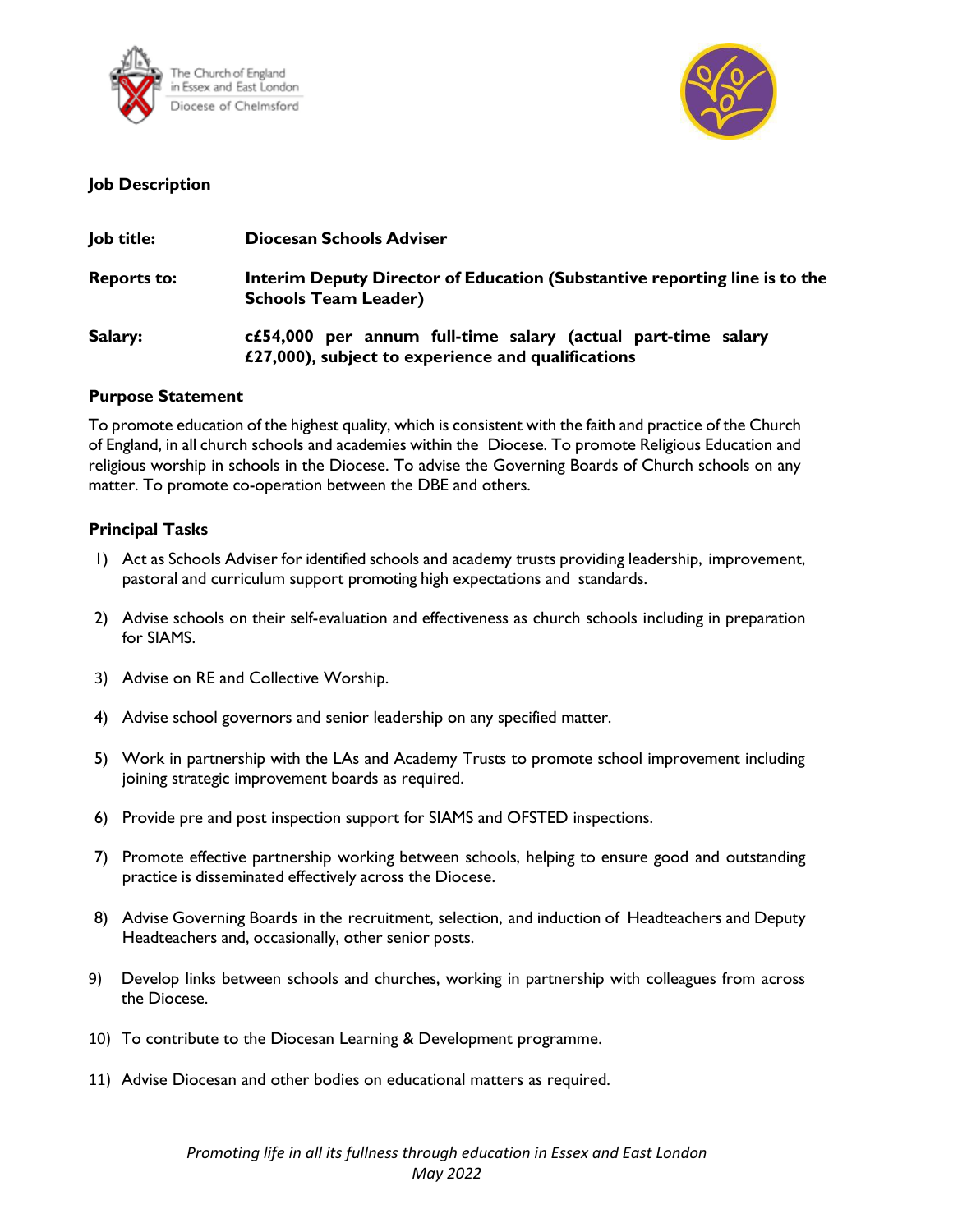



### **Other Duties**

- 12) Comply with and assist in the development of policies and procedures relating to safeguarding and child protection, security, confidentiality and data protection.
- 13) Contribute to and support the vision and priorities of the Diocesan Board of Education.
- 14) Establish constructive relationships and communicate with other agencies and professionals.
- 15) Attend and participate in regular meetings of the Education team and with other Diocesan teams as required.
- 16) Participate in training and other learning activities and performance development as required.
- 17) Undertake such other appropriate duties as requested by the Director of Education or Schools Team Leader (currently Deputy Director of Education)

#### **Key Relationships**

- Headteachers
- Governors
- Teachers
- Senior Local Authority and Diocesan Officers and Advisers
- Multi-Academy Trust Directors
- Other Diocesan staff
- National Society Personnel
- Consultants
- Course Leaders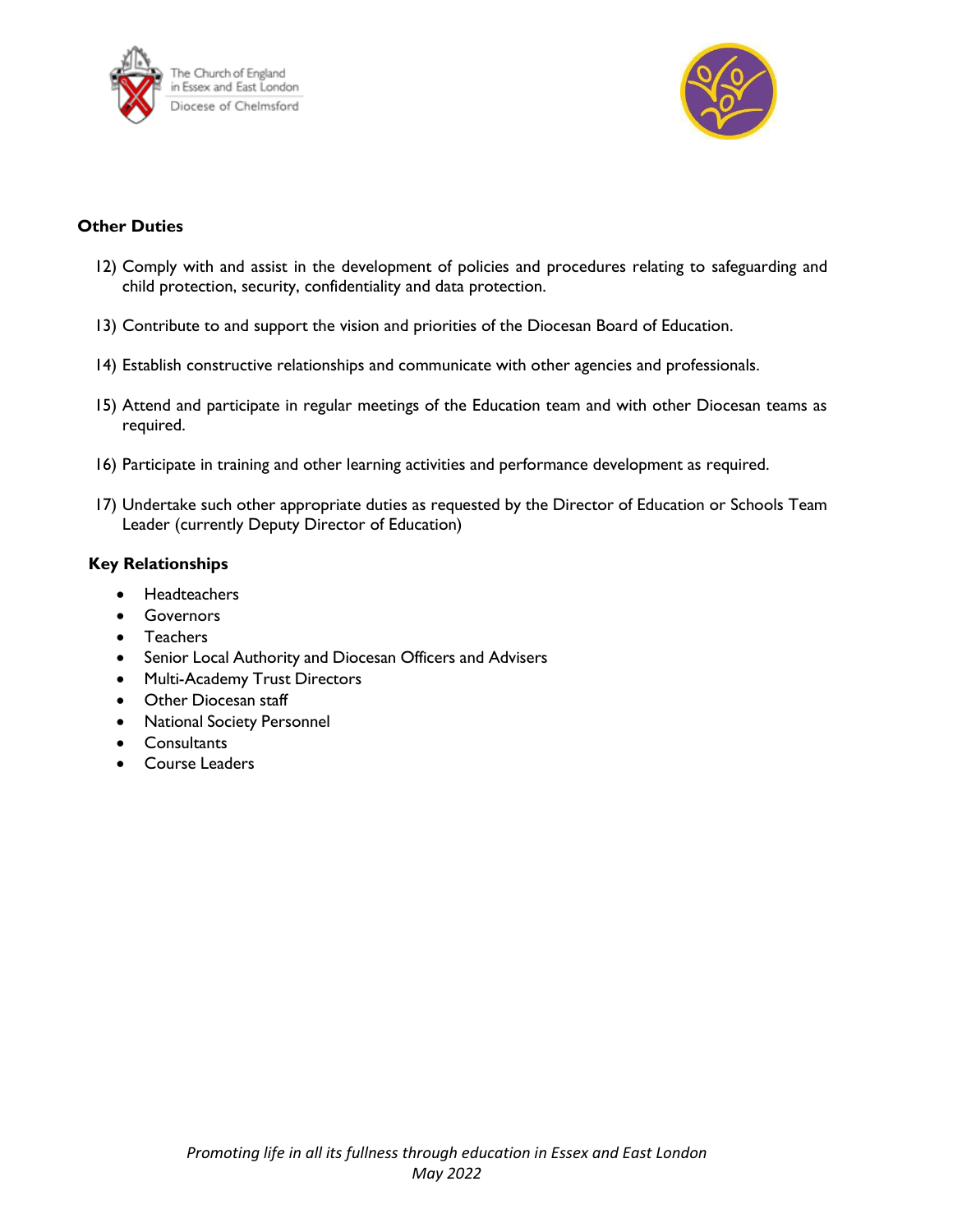



### **Person Specification**

| <b>Criteria</b>                                                                                            | Essential* | Desirable* |
|------------------------------------------------------------------------------------------------------------|------------|------------|
| Qualifications                                                                                             |            |            |
| Degree educated                                                                                            | ✓          |            |
| <b>Qualified Teacher Status</b>                                                                            | ✔          |            |
| Evidence of continuing relevant professional development                                                   | ✓          |            |
| Experience                                                                                                 |            |            |
| Relevant and significant senior leadership experience in a school at<br>Headteacher or Deputy Head level   | ✔          |            |
| Successful teaching experience in the maintained schools sector                                            | ✓          |            |
| Knowledge and experience of all phases of primary education                                                |            |            |
| Proven track record of school improvement                                                                  |            |            |
| Experience of working successfully with other schools                                                      |            | ✓          |
| Experience of leading in-service training                                                                  |            |            |
| Experience of SIAMS inspection/participation                                                               |            |            |
| <b>Trained SIAMS Inspector</b>                                                                             |            | ✓          |
| Knowledge and Understanding                                                                                |            |            |
| Up-to-date knowledge of current issues in statutory education                                              | ✓          |            |
| Understanding of the distinctiveness of Church schools and how this<br>impacts on all areas of school life | ✓          |            |
| Leadership and management of Christian ethos at a whole school<br>level                                    | ✓          |            |
| Up-to-date knowledge of Ofsted and SIAMS inspection frameworks                                             | ✓          |            |
| Working knowledge of safeguarding in a church and education<br>environment                                 | ✔          |            |
| Skills and Personal Qualities                                                                              |            |            |
| Ability to present to a range of audiences                                                                 | ✓          |            |
| Ability to manage workload and prioritise tasks                                                            | ✔          |            |
| Ability to maintain confidentiality                                                                        | ✔          |            |
| Willingness to attend meetings outside normal working hours as                                             | ✓          |            |
| required                                                                                                   |            |            |
| Practising Christian (Genuine Occupational Requirement)**                                                  | ✔          |            |
| Active current membership of a church within Churches Together in<br>Britain and Ireland ***               |            |            |
| Holder of a current driving licence and access to private<br>transport****                                 | ✓          |            |

*\*Evidence of the essential and desirable criteria will be assessed and measured via the application form, assessment and interview and references.* 

\*\*Due to the core function of the role there is a Genuine Occupational Requirement for the post holder to be a Christian, supportive of the values and beliefs of *the Church of England.*

*\*\*\*Churches Together in Britain and Ireland –2010. a communicant member of the Church of England or a practicing full member of church listed at<https://ctbi.org.uk/member-churches> in accordance with the Equality Act 2010.*

*\*\*\*\* This is an essential requirement excepting in cases where the (prospective) post holder has a disability under the terms of the Disability Discrimination Act, where a reasonable adjustment could be accommodated.*